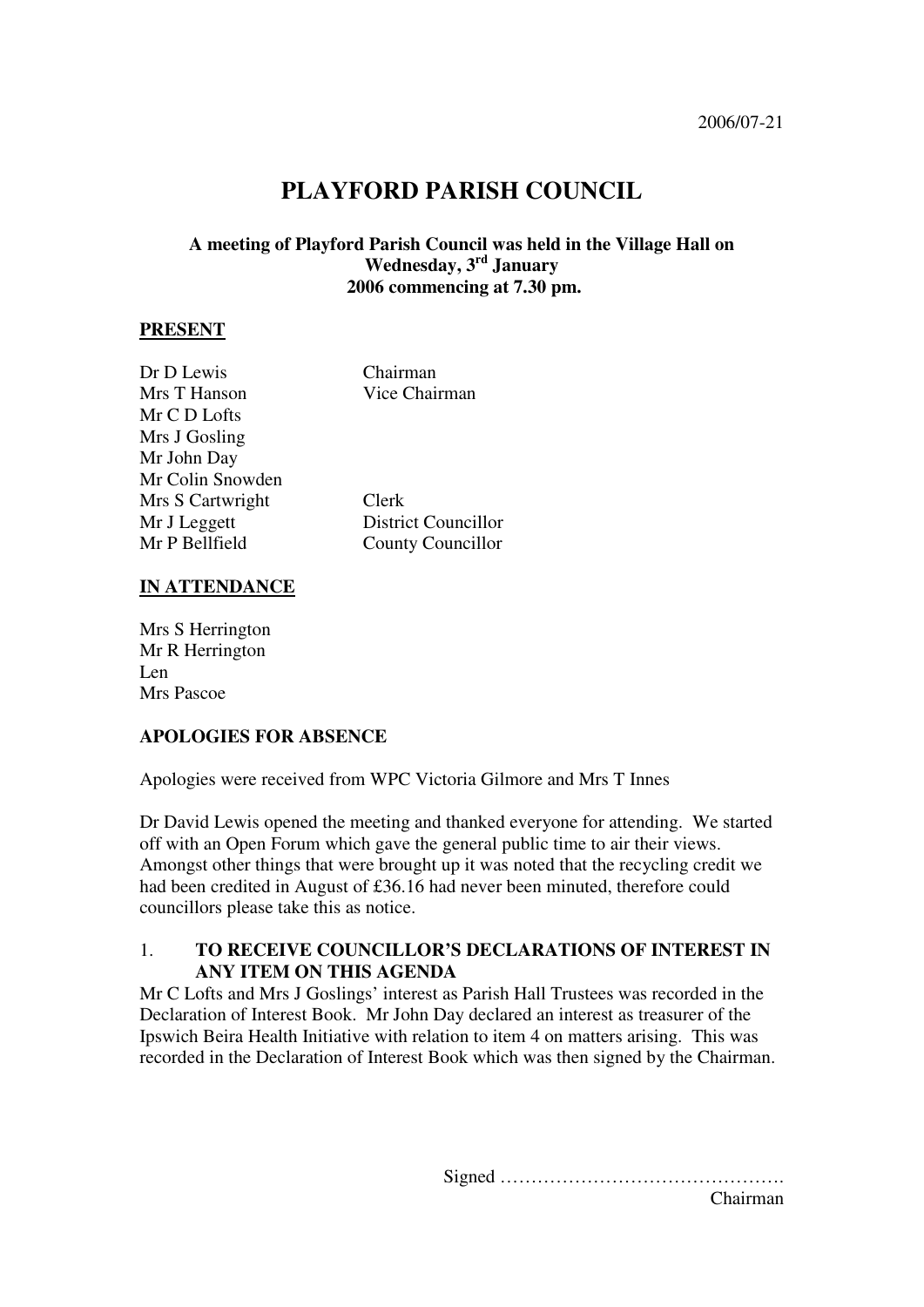# **2. APPROVAL OF MINUTES OF MEETING HELD ON 1ST NOVEMBER 2006**

In item 4 "Abolition of the Slave Trade" ……"Woodbridge School had hired the Seckford Theatre to deliver a lecture on Clarkson and the Abolition of Slavery". Should read "to deliver a lecture on Clarkson and the Abolition of the *Slave Trade".* 

The Minutes of the Meeting held on  $1<sup>st</sup>$  November 2006, subject to the above amendment, were approved as a true and accurate record of the discussion at that meeting. The Minutes were then signed by the Chairman.

# **3. MATTERS ARISING FROM THE MINUTES (not covered in Agenda items listed below)**

# Speeding/Highway

Mr Peter Ingram of SCC had got back to the Clerk with news that the stretch of road along the C324 Bealings Road was too dangerous to go out with a SID. Therefore it was suggested that Boot Street could be surveyed. The Clerk has written to the Royal Mail regarding the postal services parking on the grass triangle on Brook Lane. The triangle of grass on Brook Lane had recovered slightly.

The overgrown hedge on the left handside of the road coming into Playford village has been cut back.

# Playford Website

Dr D Lewis and Mrs T Hanson have written their notes for the website. Mrs J Gosling will be finishing her notes over the next few weeks.

# Abolition of the Slave Trade

Mr Brian Seward from Playford village has been very busy organising and making plans for the 200<sup>th</sup> anniversary of the abolition of the slave trade. Dr David Lewis will write to him and ask if there is anything more that the Parish Council can do to help and also ask if the Parish Council can use his report on the abolition of the slave trade for their website. There are currently two events planned. The first is on the  $22<sup>nd</sup>$ March at Seckford Theatre. This is a lecture on Clarkson and the abolition of the slave trade organised by Woodbridge Town Council. Dr John Day proposed that the money raised by this lecture be donated to one of the three African charities supported by the three parishes. Dr Lewis seconded this and the motion was unanimously supported. The second event being organised by Mr Brian Seward and the Parochial Parish Church Council will occur on the  $25<sup>th</sup>$  March 2007 (200 years to the day that an Act of Parliament was passed banning the slave trade).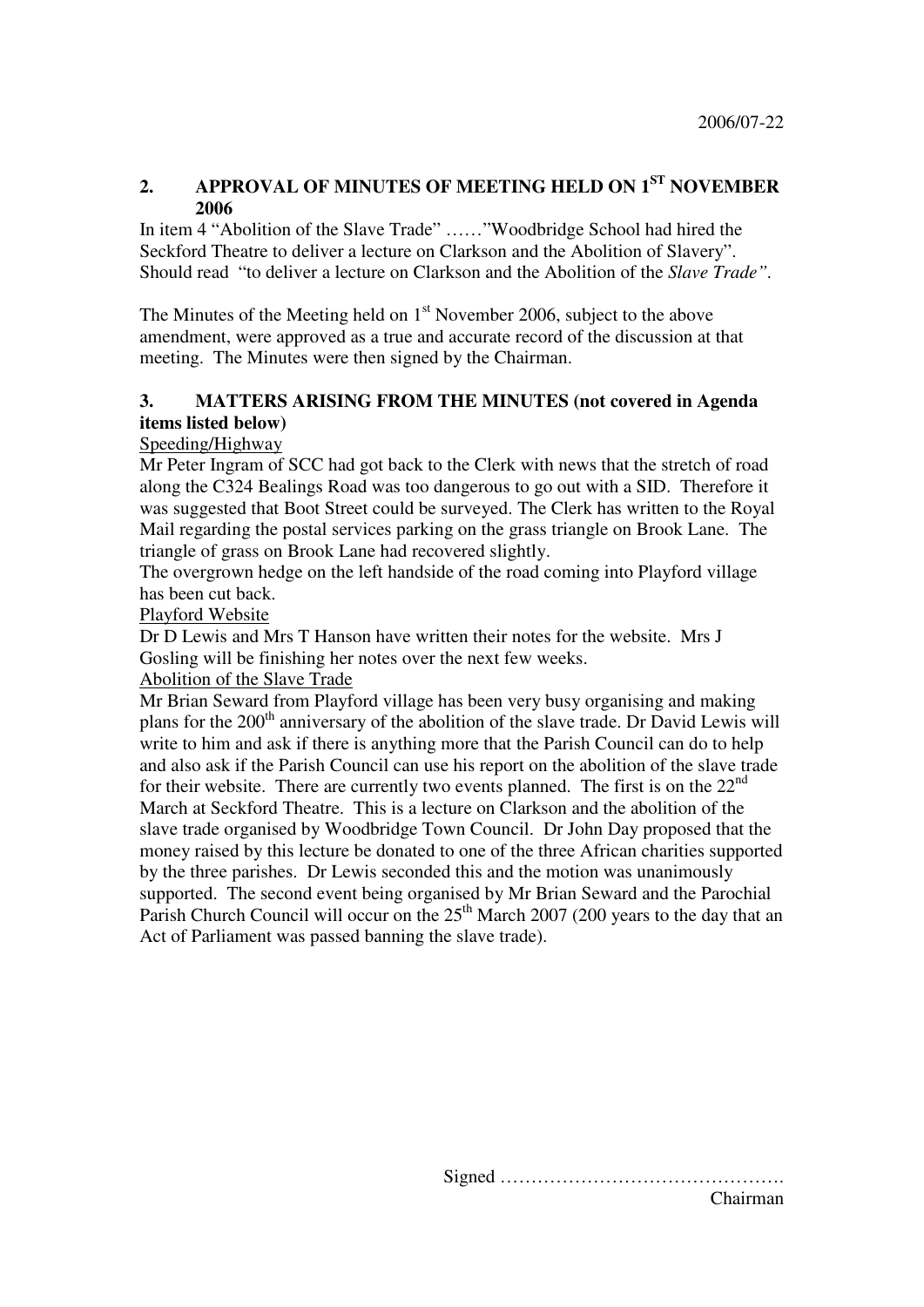# **4. THE PARISH PLAN**

All Parishes are required to develop a "Parish Plan" by 2010. This is a large piece of work for all members of the Parish but the benefits to the village are the development of a document that describes the aspirations of the people living in the village and helps shape any future regional development. It is likely to take  $12 - 18$  months to complete and will require involvement of as many people in the village as possible. We are currently working with Little Bealings, Great Bealings, Suffolk ACRE, and Suffolk Coastal District Council in the early stages of planning this project. We anticipate having more details on this at the next Parish Council meeting. Mrs June Gosling, Dr John Day and Dr David Lewis volunteered to attend Little Bealings Parish Council meeting where Mr Steve Brown will be talking about Parish Plans. Mrs Trish Laws had expressed an interest in chairing the Parish Plan Committee.

## **5. PLAYFORD WEBSITE**

Dealt with under Matters Arising.

## **6. BUDGET**

The Precept was set at £3,400. Please see Appendix One.

#### **7. PLANNING**

# **C06/1835/FUL KESGRAVE ATE TELEPHONE EXCHANGE, DOCTOR WATSONS LANE, PLAYFORD**

Permission for this had been refused.

## **C06/2245/FUL 1 CHURCH LANE, PLAYFORD, IP6 9DS. Retention of garden storage building.**

The Councillors were to inspect the property and give their views before Friday,  $5<sup>th</sup>$ January which was the deadline for SCDC. Two complaint letters from the neighbours had been received which were to be forwarded to SCDC.

## **C06/2291/FUL ROHAN, SPRING MEADOW, PLAYFORD, IP6 9ED. Erection of front conservatory.**

The Clerk had written to SCDC giving the Parish Council's support for this application. Subsequently a letter objecting to the building of a conservatory had been received from Mr and Mrs Dales of Rivendell; Rohan's neighbours.

**C06/0898/OUT. PART OF GARDEN SOUTH OF, SEVENOAKS, BUTTS ROAD, PLAYFORD, IPSWICH, IP6 9DR. Use of land for the erection of two dwellings and all ancillary works. (re-submission of C06/0274) – Appeal.** The planning application was circulated to all Parish Councillors with the majority continuing to support the outline proposal of two dwellings providing access to these properties complies with Highways requirements. Dr David Lewis wrote to the Planning Inspectorate outlining these views.

Signed ……………………………………….